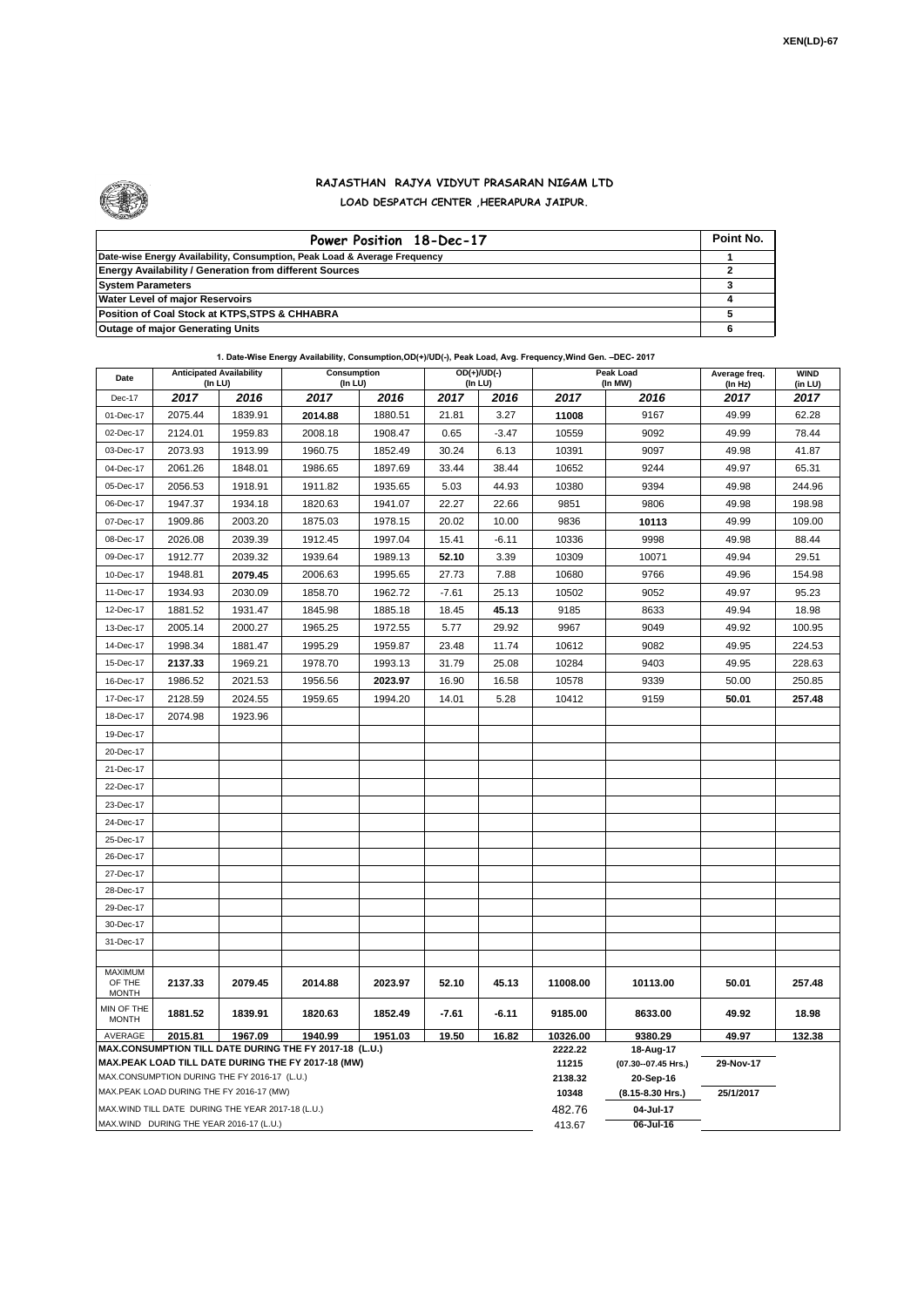## **2.Anticipated Availability/Generation From Different Sources**

|                |                                                            |                |                | (In LU)        |                |                |                |                |                |                |
|----------------|------------------------------------------------------------|----------------|----------------|----------------|----------------|----------------|----------------|----------------|----------------|----------------|
| S.No.          | Sources Available to Rajasthan /                           | Prior          | Prior          | Actual         | Prior          | Prior          | Actual         | Prior          | Prior          | Actual         |
|                | Installed Capacity as on 30.09.2016                        | assessment     | assessment     | Energy         | assessment     | assessment     | Energy         | assessment     | assessment     | Energy         |
|                | (In MW)                                                    | of Avail. For  | of Avail.      | Received       | of Avail. For  | of Avail.      | Received       | of Avail. For  | of Avail.      | Received       |
|                |                                                            | next Day       |                |                | next Day       |                |                | next Day       |                |                |
|                |                                                            |                | 15-Dec-17      |                |                | 16-Dec-17      |                |                | 17-Dec-17      |                |
| 1              | KTPS (1240/1240)                                           | 227.00         | 227.00         | 215.93         | 263.00         | 227.00         | 198.51         | 270.00         | 263.00         | 220.92         |
| $\mathbf{2}$   | STPS (1500/1500)                                           | 220.00         | 220.00         | 203.06         | 264.00         | 220.00         | 185.51         | 273.00         | 264.00         | 207.77         |
| 3<br>4         | DHOLPUR GAS CCPP (330/330)<br>RAMGARH (273.5/273.5)        | 0.00<br>45.00  | 0.00<br>47.00  | 0.00<br>39.14  | 0.00<br>45.00  | 0.00<br>45.00  | 0.00<br>38.91  | 0.00<br>47.00  | 0.00<br>45.00  | 0.00<br>40.05  |
| 5              | RAPP-A(200/200)                                            | 43.00          | 43.00          | 44.07          | 43.00          | 43.00          | 44.19          | 43.00          | 43.00          | 44.15          |
| 6              | MAHI (140/140)                                             | 0.00           | 0.00           | 5.98           | 0.00           | 0.00           | 8.10           | 0.00           | 0.00           | 7.04           |
| $\overline{7}$ | CHAMBAL (RPS+JS) (135.5/271)                               | 38.62          | 38.62          | 43.51          | 38.62          | 38.62          | 33.41          | 38.62          | 38.62          | 33.18          |
| 8              | GIRAL LIGNITE (250/250)                                    | 0.00           | 0.00           | 0.00           | 0.00           | 0.00           | 0.00           | 0.00           | 0.00           | 0.00           |
| 9              | CHHABRA TPS 1000/1000)                                     | 166.00         | 166.00         | 153.00         | 164.00         | 166.00         | 157.12         | 164.00         | 164.00         | 148.35         |
| 10             | ADANI (TPS) + KALISINDH (TPS)<br>(1200+1200/1320+1200)     | 269.28         | 269.28         | 291.31         | 284.00         | 269.28         | 310.15         | 285.00         | 284.00         | 245.48         |
| 11             | WIND FARM (3980.40/4119.15)                                | 217.00         | 313.00         | 228.63         | 227.00         | 217.00         | 250.85         | 101.50         | 227.00         | 257.48         |
| 12<br>13       | SOLAR POWER(737.70/1295.70)<br>CAPTIVE POWER PLANTS        | 0.00<br>0.00   | 0.00<br>0.00   | 0.00<br>0.00   | 0.00<br>0.00   | 0.00<br>0.00   | 0.96<br>0.00   | 0.00<br>0.00   | 0.00<br>0.00   | 1.78<br>0.00   |
| 14             | REGIONAL (INTRA STATE) O.A. (VLTPS)                        | 0.00           | 0.00           | 0.00           | 0.00           | 0.00           | 0.00           | 0.00           | 0.00           | 0.00           |
| 15             | OPEN ACCESS                                                | 19.51          | 19.82          | 19.64          | 12.96          | 19.51          | 19.28          | 16.00          | 12.96          | 12.98          |
| 16             | BIOMASS - (101.95/119.25)                                  | 5.00           | 5.00           | 4.64           | 5.00           | 5.00           | 4.90           | 5.00           | 5.00           | 5.00           |
| 17             | BARSINGHSAR LTPS(250/250)                                  | 24.00          | 26.00          | 0.00           | 26.00          | 24.00          | 20.95          | 26.00          | 26.00          | 25.53          |
| 18             | RAJWEST (1080/1080)                                        | 201.00         | 196.00         | 167.75         | 201.00         | 201.00         | 169.57         | 201.00         | 201.00         | 166.92         |
|                | <b>TOTAL (A): 1-18</b>                                     | 1475.41        | 1570.72        | 1416.66        | 1573.58        | 1475.41        | 1442.41        | 1470.12        | 1573.58        | 1416.63        |
| 19             | <b>BBMB COMPLEX</b>                                        |                |                |                |                |                |                |                |                |                |
|                | a) BHAKRA(230.79/1516.3)                                   | 25.29          | 24.75          | 25.69          | 26.06          | 25.29          | 26.09          | 26.49          | 26.06          | 26.72          |
|                | b) DEHAR (198/990)                                         | 5.80           | 6.27           | 6.51           | 6.75           | 5.80           | 7.55           | 6.12           | 6.75           | 6.60           |
|                | c) PONG (231.66/396)<br>TOTAL : a TO c                     | 31.77<br>62.86 | 32.15<br>63.17 | 33.00<br>65.21 | 30.43<br>63.25 | 31.77<br>62.86 | 30.34<br>63.98 | 36.23<br>68.85 | 30.43<br>63.25 | 33.95<br>67.27 |
| 20             | <b>CENTRAL STATIONS</b>                                    |                |                |                |                |                |                |                |                |                |
| d)             | SINGRAULI<br>(300/2000)                                    | 65.50          | 83.42          | 82.04          | 78.41          | 65.50          | 65.50          | 64.67          | 78.41          | 73.53          |
|                | e) RIHAND<br>(310.24/3000)                                 | 116.71         | 129.44         | 128.69         | 124.25         | 116.71         | 116.07         | 125.36         | 124.25         | 125.99         |
| $f$ )          | <b>UNCHAHAR-I(20/420)</b>                                  | 5.46           | 5.62           | 4.94           | 5.63           | 5.46           | 3.68           | 5.90           | 5.63           | 3.16           |
| g)             | UNCHAHAR-II& III(61/630)                                   | 21.86          | 22.83          | 20.18          | 22.59          | 21.86          | 14.84          | 23.34          | 22.59          | 13.15          |
| h)             | INDIRA GANDHI STPS(JHAJHAR) 0.00/1500)                     | 0.00           | 0.00           | 0.00           | 0.00           | 0.00           | 0.00           | 0.00           | 0.00           | 0.00           |
|                | i) NCTPS DADRI St-II (43.22/980) +<br>DADRI-TH             | 17.21          | 17.32          | 14.67          | 17.35          | 17.21          | 11.40          | 14.45          | 17.35          | 8.61           |
|                | j) DADRI GAS (77/830)                                      | 2.86           | 3.15           | 4.34           | 3.59           | 2.86           | 3.06           | 2.92           | 3.59           | 2.19           |
|                | k) ANTA<br>(83.07/419)                                     | 0.00           | 0.00           | 2.16           | 0.00           | 0.00           | 0.00           | 0.00           | 0.00           | 0.00           |
|                | (61.03/663)<br>I) AURAIYA                                  | 0.00           | 0.00           | 0.00           | 0.00           | 0.00           | 0.00           | 0.00           | 0.00           | 0.00           |
|                | m) NAPP<br>(44/440)                                        | 9.89           | 9.98           | 9.98           | 9.96           | 9.89           | 9.89           | 10.01          | 9.96           | 9.96           |
|                | n) RAPP-B<br>(125/440)                                     | 34.44          | 34.53          | 34.53          | 34.44          | 34.44          | 34.44          | 34.61          | 34.44          | 34.44          |
|                | o) RAPP-C<br>(88/440)                                      | 19.62          | 19.62          | 19.62          | 19.62          | 19.62          | 19.62          | 19.62          | 19.62          | 19.62          |
|                | p) SALAL<br>(20.36/690)                                    | 0.89           | 0.86           | 0.80           | 0.81           | 0.89           | 0.89           | 0.89           | 0.81           | 0.73           |
|                | (70.37/720)<br>q) URI<br>r) TANAKPUR<br>(10.86/94)         | 4.09<br>0.78   | 4.04<br>0.80   | 4.24<br>0.80   | 4.16<br>0.71   | 4.09<br>0.78   | 4.31<br>0.74   | 4.06<br>0.71   | 4.16<br>0.71   | 4.28           |
|                | s) CHAMERA - (105.84/540)                                  | 3.14           | 3.14           | 3.14           | 3.14           | 3.14           | 3.14           | 2.94           | 3.14           | 0.65<br>3.14   |
|                | t) CHAMERA-II (29.01/300)                                  | 1.16           | 1.16           | 1.12           | 1.21           | 1.16           | 1.26           | 1.26           | 1.21           | 1.21           |
|                | u) CHAMERA-III (25.21/231)                                 | 0.76           | 0.76           | 0.76           | 0.76           | 0.76           | 0.76           | 0.76           | 0.76           | 0.76           |
| V)             | DHAULIGANGA (27/280)                                       | 0.97           | 1.13           | 1.10           | 0.90           | 0.97           | 0.92           | 0.90           | 0.90           | 0.90           |
|                | w) DULHASTI (42.42/390)                                    | 2.99           | 3.16           | 3.16           | 2.99           | 2.99           | 2.99           | 2.99           | 2.99           | 2.99           |
|                | x) SEWA (13/120)                                           | 0.39           | 0.39           | 0.39           | 0.39           | 0.39           | 0.39           | 0.32           | 0.39           | 0.39           |
|                | y) NJPC                                                    | 6.93           | 6.93           | 7.50           | 6.93           | 6.93           | 7.31           | 7.22           | 6.93           | 7.36           |
|                | (112.00/1500)+RAMPUR(31.808/412.02)                        |                |                |                |                |                |                |                |                |                |
|                | z) TEHRI (75/1000)                                         | 5.46           | 5.15           | 5.15           | 5.46           | 5.46           | 5.46           | 5.46           | 5.46           | 5.93           |
|                | aa) KOTESHWR (33.44/400) + PARBATI3                        | 2.84           | 2.58           | 5.08           | 2.84           | 2.84           | 5.35           | 2.84           | 2.84           | 5.29           |
|                | (56.73/520)                                                |                |                |                |                |                |                |                |                |                |
|                | ab) TALA                                                   | 0.47           | 0.50           | 0.50           | 0.52           | 0.47           | 0.47           | 0.47           | 0.52           | 0.52           |
|                | ac) MUNDRA UMPP (380/4000)                                 | 55.48          | 57.25          | 55.01          | 64.76          | 55.48          | 53.35          | 54.72          | 64.76          | 57.15          |
|                | ad) SASAN (372/3960)<br>ae) FRKKA+KHLGN+TLCHR (70.18/3940) | 47.70<br>22.54 | 52.80          | 52.80          | 72.33          | 47.70          | 52.20<br>19.18 | 79.80<br>22.94 | 72.33          | 77.79          |
|                | af) URS POWER(DADRI TH-I)                                  | 0.00           | 22.54<br>0.00  | 20.78<br>0.00  | 22.89<br>0.00  | 22.54<br>0.00  | 0.00           | 0.00           | 22.89<br>0.00  | 18.02<br>0.00  |
|                | TOTAL SCHEDULE(a TO af)                                    | 513.01         | 552.28         | 548.68         | 569.88         | 513.01         | 501.19         | 558.01         | 569.88         | 545.04         |
|                | LOSSES                                                     | $-28.03$       | $-30.57$       | $-32.77$       | $-31.34$       | $-28.03$       | $-29.83$       | $-28.10$       | $-31.34$       | $-32.47$       |
|                | <b>NET SCHEDULED</b>                                       | 484.98         | 521.71         | 515.91         | 538.54         | 484.98         | 471.36         | 529.91         | 538.54         | 512.57         |
| 21             | BILATERAL (REG.) EXCL. BANKING                             | 4.20           | 4.20           | 4.20           | 3.97           | 4.20           | 4.20           | 3.99           | 3.97           | 3.97           |
| 22             | <b>BANKING</b>                                             | 18.54          | 18.54          | 18.54          | 18.54          | 18.54          | 18.54          | 18.59          | 18.54          | 18.54          |
| 23             | BILATERAL(INTER-REG.).<br>EXCLUDING (ISOA & BANKING)       | 64.58          | 102.32         | 90.89          | 57.18          | 45.79          | 64.10          | 57.27          | 39.10          | 57.18          |
| 24             | <b>INTER STATE OPEN ACCESS</b><br>(BILATERAL+IEX)          | $-19.51$       | $-19.82$       | $-19.64$       | $-12.96$       | $-19.51$       | $-19.28$       | $-16.00$       | $-12.96$       | $-12.98$       |
| 25             | INDIAN ENERGY EXCHANGE                                     | $-41.67$       | $-79.64$       | $-79.64$       | $-50.26$       | $-41.67$       | $-41.67$       | 11.10          | $-50.26$       | $-50.26$       |
|                | <b>TOTAL(B): (19 TO 25)</b>                                | 511.12         | 566.62         | 530.25         | 555.00         | 511.12         | 497.25         | 604.87         | 555.00         | 529.01         |
|                | TOTAL GENERATION (A +B) : 1 TO<br>25                       |                |                | 1946.91        |                |                | 1939.66        |                |                | 1945.64        |
|                | OVER DRAWAL (+)/UNDER<br>DRAWAL (-)                        |                |                | 31.79          |                |                | 16.90          |                |                | 14.01          |
|                | <b>GRAND TOTAL</b>                                         | 1986.52        | 2137.33        | 1978.70        | 2128.59        | 1986.52        | 1956.56        | 2074.98        | 2128.59        | 1959.65        |
|                | <b>LAST YEAR</b>                                           | 2021.53        | 1969.21        | 1993.13        | 2024.55        | 2021.53        | 2023.96        | 1923.96        | 2024.55        | 1994.20        |